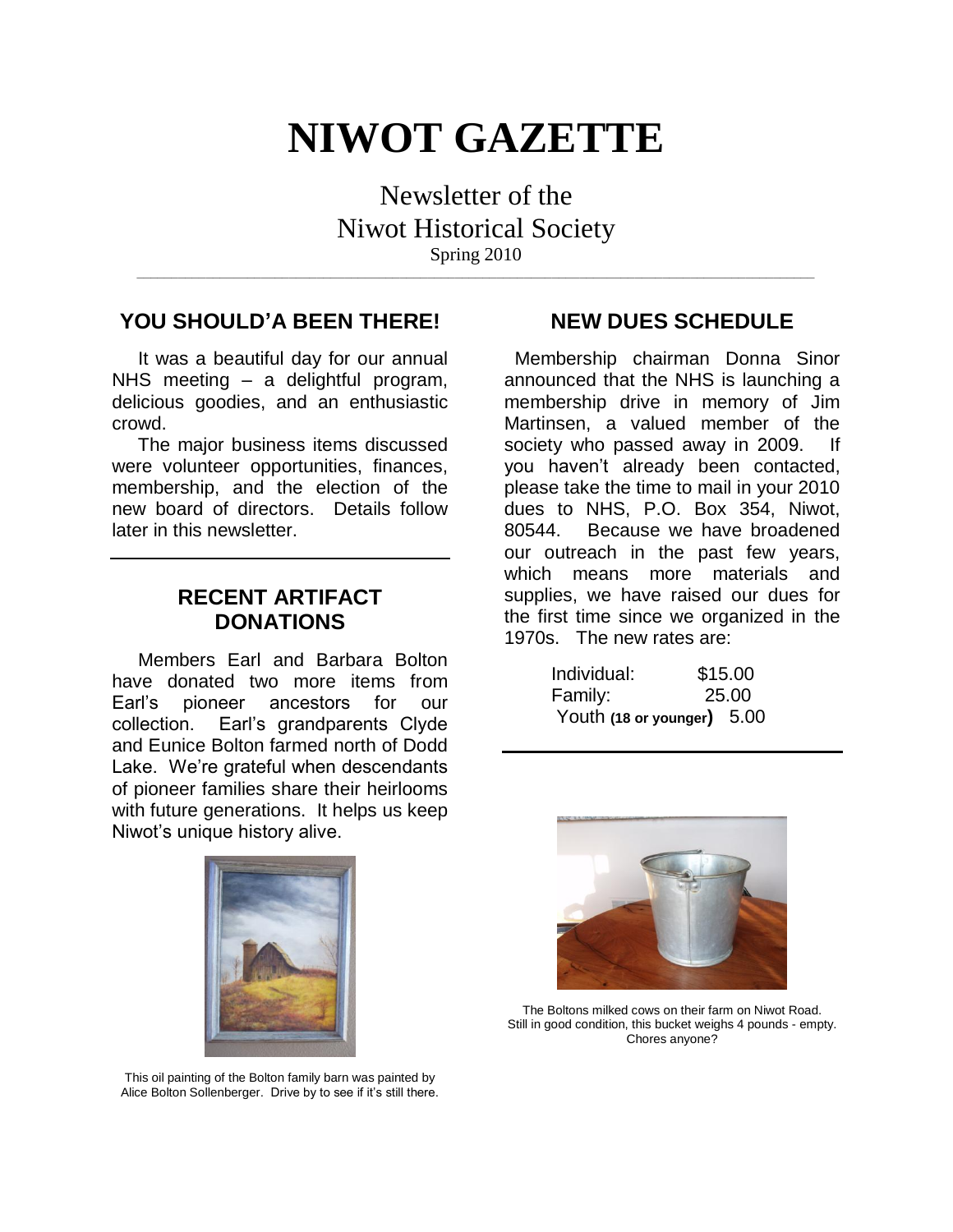# **VOLUNTEER OPPORTUNITIES**

 If you are interested in getting involved in any of the NHS outreach or preservation projects, please contact membership chairman Donna Sinor for more information. **[jesinor@infionline.net](mailto:jesinor@infionline.net)**

> Firehouse museum care & mtc Exhibits planning and/or host Archive artifacts Digitize old photos for our collection Help create website Historic Old Town walking tour guide

# **SPECIAL THANKS TO …**

\_\_\_\_\_\_\_\_\_\_\_\_\_\_\_\_\_\_\_\_\_\_\_\_\_\_\_\_\_\_\_\_\_\_\_

Biff Warren for filing our 501(c)(3) forms to the State of Colorado.

Left Hand Grange for the use of the grange hall for our annual meeting and for providing the NHS with storage space for our growing artifact collection.

The NBA Historic Projects Fund for their \$100 donation toward expenses for next year's Niwot exhibit at the Longmont Museum.

# **NHS PHOTO COLLECTION IS IN DEMAND**

The Society's collection of historic photos continues to be an important resource for genealogists, local newspapers and county government. Recent requests included:

 Boulder County Parks and Open Space requested grange photos for an upcoming awards presentation,

 Descendents of Juan Apodaca wanted reprints of their great-great-grandfather,

 The *Longmont Ledger* asked for a print for a recent historical article, and

 The *Left Hand Valley Courier* needed a print to illustrate their article on NBA history.

\_\_\_\_\_\_\_\_\_\_\_\_\_\_\_\_\_\_\_\_\_\_\_\_\_\_\_\_\_\_\_\_\_\_\_

## **MYSTERY INGREDIENT**

 The most popular recipe prepared for our annual meeting last month was taken from a vintage cookbook in our artifact collection. It was a surprise when "baker" Connie Herbst revealed its secret ingredient. For those who requested it, here is the recipe:

#### **SODA CRACKER PIE**

| 3 egg whites                      | 12 soda crackers    |
|-----------------------------------|---------------------|
| 1 c sugar                         | 1 c chopped walnuts |
| 2 tsp baking powder 1 tsp vanilla |                     |

Beat egg whites until stiff. Combine sugar and b.p. and add to eggs. Beat until very stiff. Crush crackers until very fine, mix with nuts, and fold into egg mixture. Fold in vanilla and pile into a buttered, floured pie pan. Bake 35 minutes at 325 degrees. Refrigerate 5 or 6 hours before serving. May be served with whipped cream.

\_\_\_\_\_\_\_\_\_\_\_\_\_\_\_\_\_\_\_\_\_\_\_\_\_\_\_\_\_\_\_\_



Connie Herbst and Laura Skaggs prepared two tables full of goodies for the annual meeting.